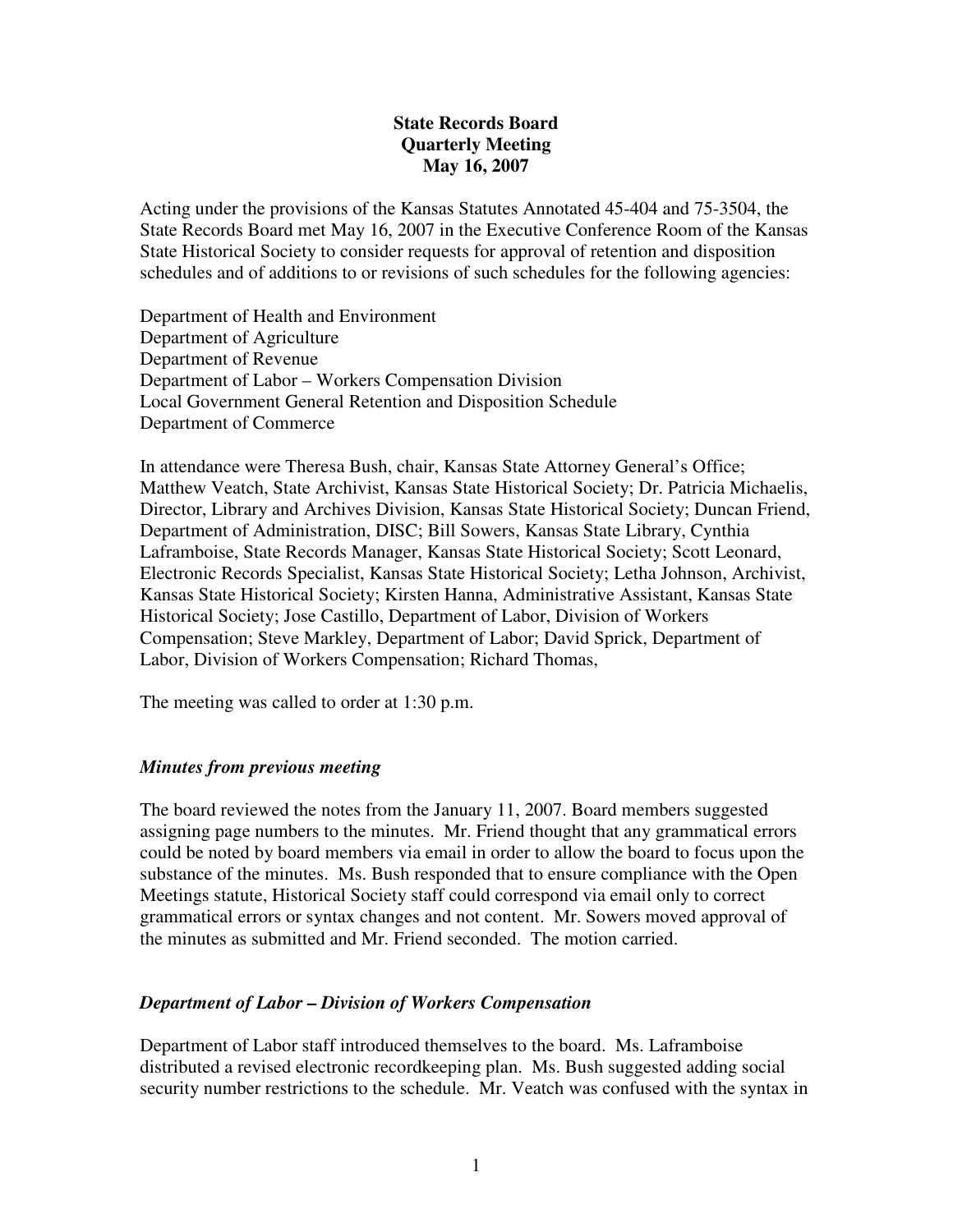the remarks field for the Notice of Handicap, Disability or Physical Impairment (Form 88) record series and Ms. Laframboise responded that the record series was obsolete, not new and obsolete. She pointed out that the remarks field is for internal review and is not included in the approved retention and disposition schedule. Mr. Veatch said that the Electronic Records Committee (ERC) met with representatives from the Workers Compensation Division and the ERC was comfortable with the recordkeeping plan. Ms. Bush commended the group for their diligence and recognition of the need to update their schedule to reflect electronic records. Mr. Friend asked if the language in the Workers Compensation schedule represented the future direction for writing data migration/preservation descriptions. Mr. Veatch responded that there might be more information included as staff refined the electronic records scheduling process. Ms. Bush again commended the group. Mr. Veatch moved approval of the schedule with the entries amended to include the social security number restriction citation and the revised electronic recordkeeping plan. Mr. Sowers seconded and the motion was approved.

#### *Department of Commerce*

Ms. Laframboise said that the agency wanted to shorten the retention of Community Development Block Grant Fiscal Files by three years and that it meets federal record keeping requirements. Ms. Laframboise mentioned that the state archives will retain the grant application and reports documenting the awarding of grants, which alleviated concerns expressed by Ms. Bush. Mr. Sowers moved approval of the schedule revision, Mr. Veatch seconded, and the motion carried.

## *Department of Agriculture*

Ms. Laframboise recommended changing the disposition of the Agricultural Chemical Registration Files and Agriculture Chemical Registration Files – Section 18 to destruction as the records lack intrinsic historical value and are quite voluminous. Mr. Friend moved to approve and Mr. Veatch seconded. The motion carried.

## *Department of Revenue*

Ms. Laframboise mentioned that the Historical Society staff reappraised these record series and wanted to change the disposition to destruction. Ms. Bush questioned the use of the restriction listed for Field Inspection Reports, however, since the archives would not be administering access she was comfortable with the restriction. Appraiser's Educational History File was corrected to replace the word legibility to eligibility in the comments field. Mr. Veatch questioned the agency's decision to maintain Antique Tag Applications – Personalized Combinations permanently. Mr. Leonard observed that they assist antique vehicle owners in tracing past ownership. Mr. Friend moved acceptance of the schedule revisions as with amendments and Mr. Sowers seconded. The motion carried.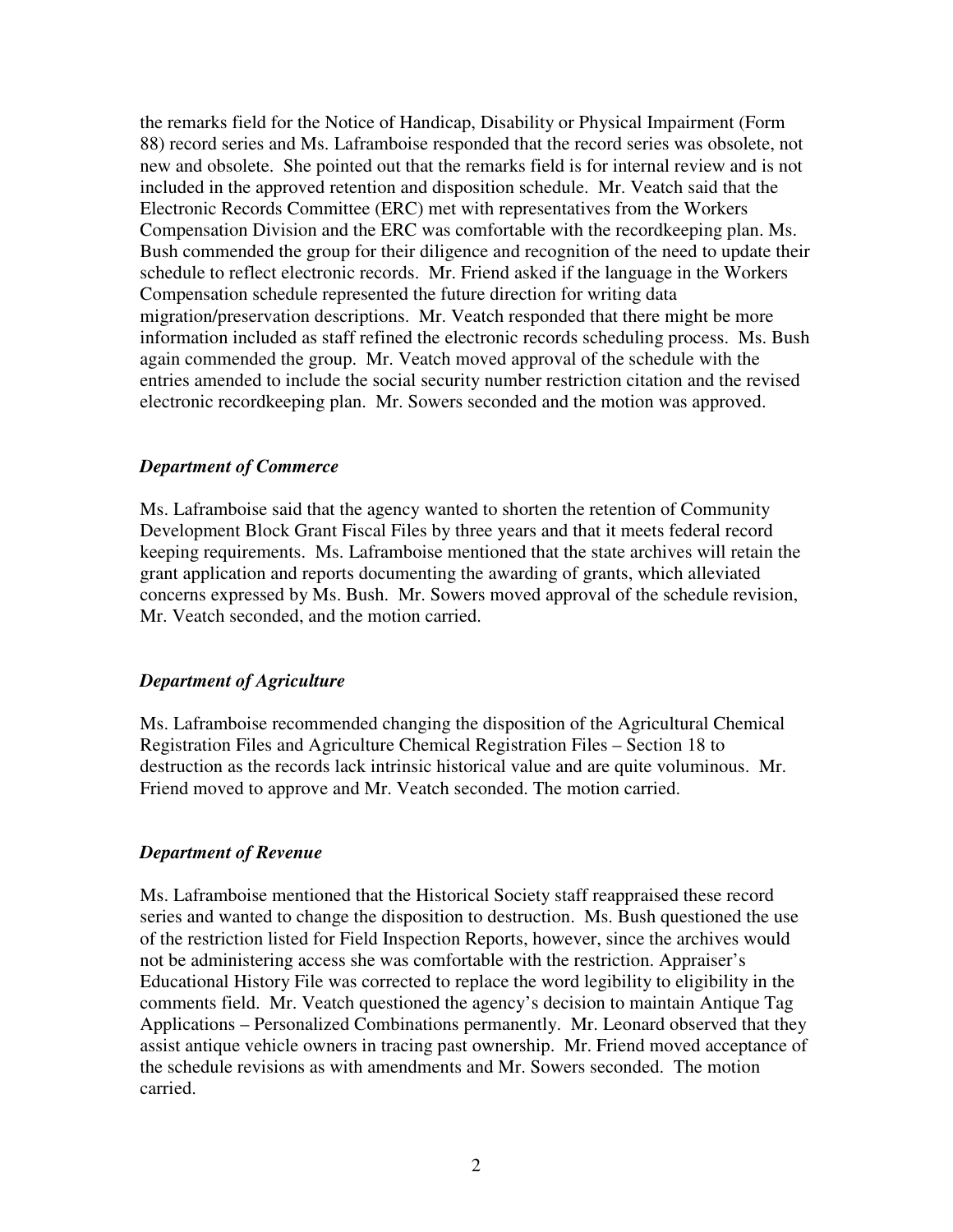#### *Department of Health and Environment*

Ms. Bush mentioned that the statute cited for restricting access to records was repealed in 1995 and that the agency would need to find another statute if they want to close the records. If the agency wants to add a new restricting statute at a later time then the schedule can be amended. Mr. Veatch moved to approve the schedule with the removal of the statute number in the restriction field. Mr. Sowers seconded and the motion passed.

#### *Local Government General Retention and Disposition Schedule*

Ms. Laframboise noted that the Local Government General Retention and Disposition Schedule had not been updated as frequently as the State Government General Retention and Disposition Schedule. Adoption of these additional record series will make the state and local general schedules consistent. Mr. Veatch moved to approve the additions, Mr. Friend seconded, and the motion was approved.

#### *Electronic Recordkeeping Plan and Template*

 Mr. Leonard and Mr. Veatch described the Electronic Records Committee's (ERC) suggested revisions to the Electronic Recordkeeping Plan (ERKP) template. Mr. Leonard noted that ERC members, after meeting with Division of Workers' Compensation staff about its ERKP, felt the initial attempt to modify the template eliminated too much detail about recordkeeping systems. While ERC members did not believe it was necessary to include in the ERKP technical details about the hardware and software environment, they did feel that the ERKP should capture information about records authenticity and reliability and approaches to long-term preservation. Specifically, Mr. Veatch stated, ERC members recommended that the streamlined ERKP template focus on file formats, data integrity and authenticity, system security, backup and disaster recovery, and preservation. Mr. Veatch mentioned that the key difference between the old ERKP template and the new one was that the new format was designed for Historical Society staff rather than agency personnel; it is much less open-ended and more systematic at getting to key questions. Mr. Veatch noted that the answers to some of the questions – system security and backup and disaster recovery questions, for example – likely would apply to many or all of the recordkeeping systems maintained by an individual agency. Mr. Leonard and Mr. Veatch commented that the revised ERKP template was based in part on a Research Libraries Group publication on trusted digital repositories. They noted that Beth Warner from the University of Kansas helped to drive the ERC discussion by focusing on what makes a record authentic, reliable and trustworthy.

Mr. Friend asked if there was an intention to align the ERKP's with plans for KSPACe or another digital repository. More specifically, would the ERKP gather the kind of information needed to facilitate ingestion and preservation of electronic records in a